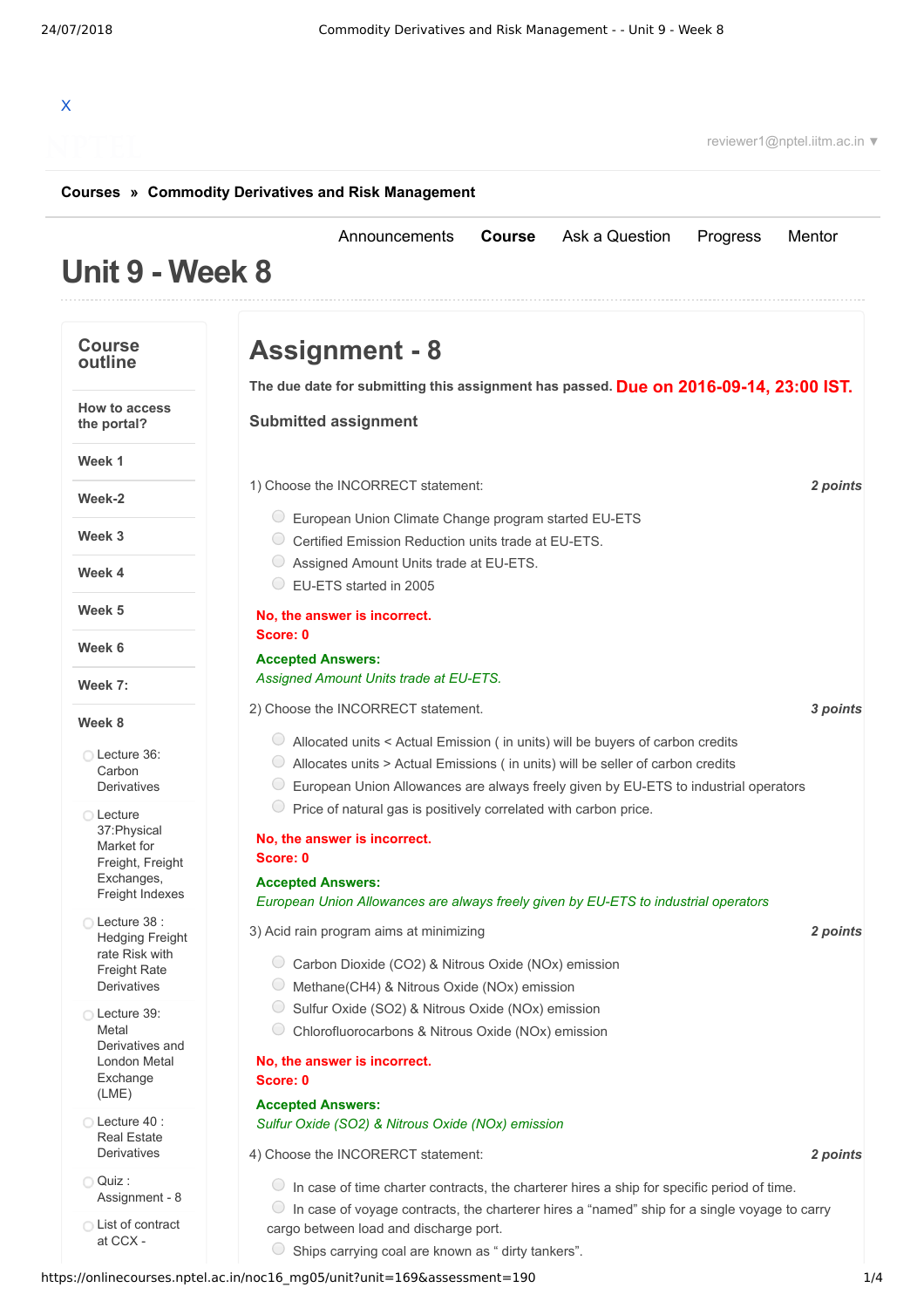Lecture 36 **[Supplementary](https://onlinecourses.nptel.ac.in/noc16_mg05/link?unit=171)** material

Acid Rain Program - Lecture 36 **[Supplementary](https://onlinecourses.nptel.ac.in/noc16_mg05/link?unit=172)** material

World Bank Carbon Finance Unit - Lecture 36 **[Supplementary](https://onlinecourses.nptel.ac.in/noc16_mg05/link?unit=173)** material

**EUA** futures contract - Lecture 36 **[Supplementary](https://onlinecourses.nptel.ac.in/noc16_mg05/link?unit=174)** material

CONTRACTS at CCX - Lecture 36 **[Supplementary](https://onlinecourses.nptel.ac.in/noc16_mg05/link?unit=175)** material

**C** EMISSION AUCTIONS AT EEX - Lecture 36 **[Supplementary](https://onlinecourses.nptel.ac.in/noc16_mg05/link?unit=176)** material

**Baltic Exchange** Index calculation lecture 37 **[Supplementary](https://onlinecourses.nptel.ac.in/noc16_mg05/link?unit=177)** material

**Registration** and Naming of Ships - Lecture 37 **[Supplementary](https://onlinecourses.nptel.ac.in/noc16_mg05/link?unit=178)** material

**BALTIC-**CAPESIZE-[CALCULATION](https://onlinecourses.nptel.ac.in/noc16_mg05/link?unit=179) - Lecture 37 **Supplementary** material

O Voyage Charter Contract - Lecture 37 **[Supplementary](https://onlinecourses.nptel.ac.in/noc16_mg05/link?unit=180)** material

Golbourne Water Trading lecture 38 **[Supplementary](https://onlinecourses.nptel.ac.in/noc16_mg05/link?unit=181)** material

o dry-dirty-cleanindex - Lecture 38 **[Supplementary](https://onlinecourses.nptel.ac.in/noc16_mg05/link?unit=182)** material

LME RIng-[Trading](https://onlinecourses.nptel.ac.in/noc16_mg05/link?unit=183) Time-Official price - Lecture 39

# 24/07/2018 Commodity Derivatives and Risk Management - - Unit 9 - Week 8

 $\circ$  Deadweight is weight of cargo alone and does not include the weight of the ship.

# **No, the answer is incorrect. Score: 0**

**Accepted Answers:** *Ships carrying coal are known as " dirty tankers".*

5) *3 points* Choose the INCORRECT option:

 $\circ$  Panamax and Capesize etc. indicate the size of the cargo ships measured by Deadweight (DWt) as well as other dimensional size such as length, width and depth.

United Nations Convention on Conditions for Registration of Ships governs various parameters for registration of ships.

Freight Forward Agreements are normally option contracts

 $\degree$  "Freight Indexes and Futures Committee (FIFC)" of Baltic exchange is responsible for calculating all freight indices reported by the exchange.

### **No, the answer is incorrect. Score: 0**

# **Accepted Answers:**

# *Freight Forward Agreements are normally option contracts*

6) *2 points* (Choose the INCORRECT option) For calculating "freight rate index", the Baltic exchange

- $\bigcirc$  Identifies different routes
- $\bigcirc$  Allocates weight for specific route
- $\bigcirc$  Requires Index base value
- $\circ$  Collects freight rates from charterers for specific route

# **No, the answer is incorrect.**

# **Score: 0**

# **Accepted Answers:** *Collects freight rates from charterers for specific route*

7) *2 points* (Choose the INCORRECT option) Freight Forward Agreements(FFA) are

- $\circ$  Swap agreements
- $\circ$  The floating rate leg is normally benchmarked to Baltic index.
- $\circledcirc$  A charterer fears freight rate will go up in future, hence buys FFA contracts.
- $\circledcirc$  A ship owner fears freight rate will go down in future, hence buys FFA contracts.

# **No, the answer is incorrect. Score: 0**

# **Accepted Answers:**

*A ship owner fears freight rate will go down in future, hence buys FFA contracts.*

8) *2 points* S&P Case-Shiller® Home Price Indexes are (Choose the INCORRECT option)

- $\circ$  based on value weighted repeat sales methodology.
- $\circ$  are calculated on daily basis.
- $\circledcirc$  the actual resale price of the homes are collected and compared with the first sale price known as sales pair.
- $\circ$  Each sale pair is assigned weights based on the price difference between the pairs.

## **No, the answer is incorrect. Score: 0**

# **Accepted Answers:**

# *are calculated on daily basis.*

9) *2 points* The 3 trading systems at LME are

- The Ring, LME Select, Inter-office telephone market
- The Ring, LME Select, LME Sword
- LME Select, LME Sword, Inter-office telephone market
- The Ring, LME Sword, Inter-Office telephone market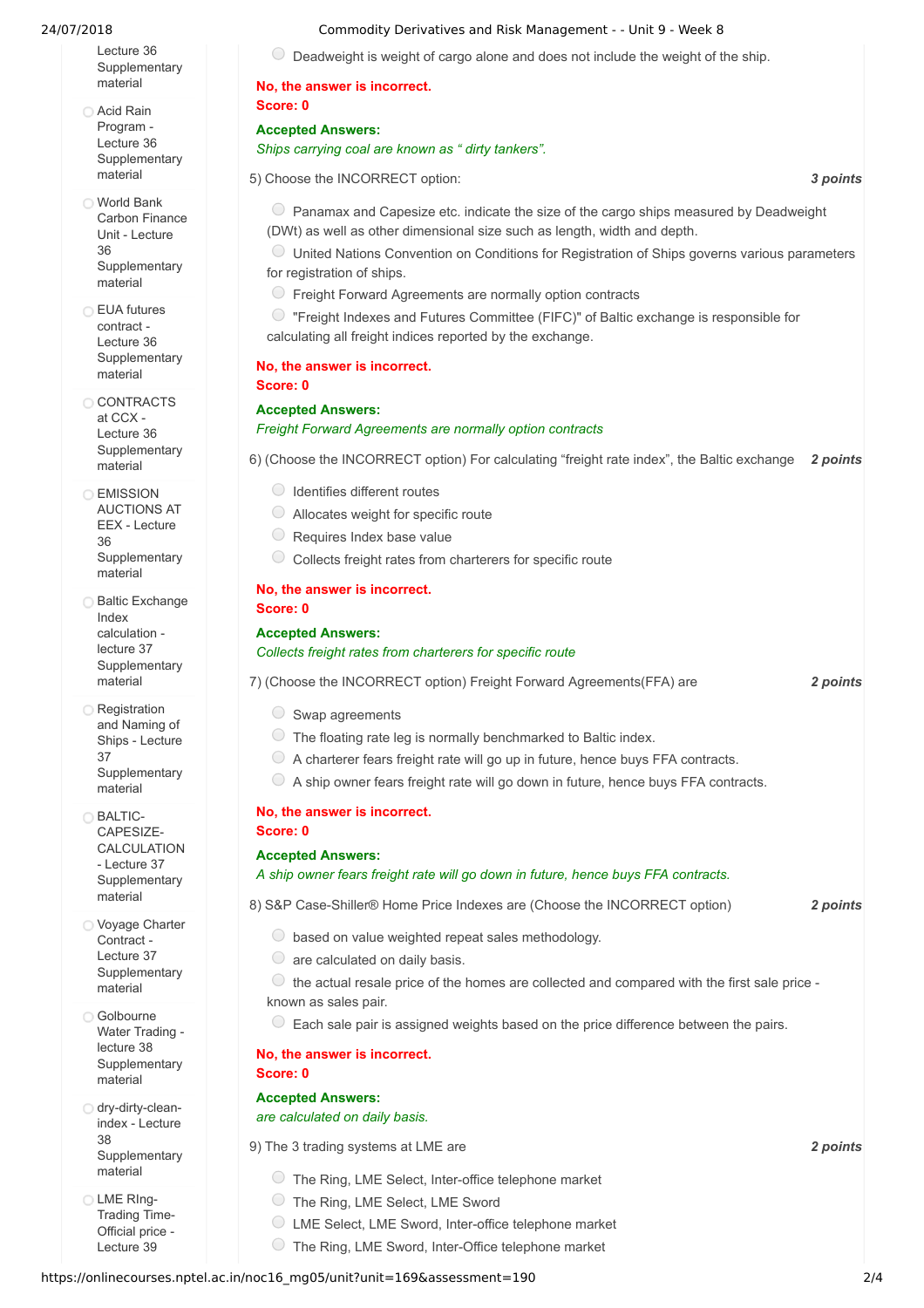| 24/07/2018                                                                          | Commodity Derivatives and Risk Management - - Unit 9 - Week 8                                           |          |
|-------------------------------------------------------------------------------------|---------------------------------------------------------------------------------------------------------|----------|
| Supplementary<br>material                                                           | No, the answer is incorrect.<br>Score: 0                                                                |          |
| ◯ London Metal<br>Exchange<br>Landmark -<br>Lecture 39<br>Supplementary<br>material | <b>Accepted Answers:</b><br>The Ring, LME Select, Inter-office telephone market                         |          |
|                                                                                     | 10) TAPOs contracts traded at London Metal Exchange are<br>$\circ$ Always trade as in-the-money options | 2 points |
|                                                                                     |                                                                                                         |          |
| ◯ LME warehouse<br>rents - Lecture                                                  | Only trades at Asian commodity exchanges<br>$\cup$                                                      |          |
| 39                                                                                  | <b>Average Price Options</b><br>Always trades as At-The-Money options                                   |          |
| Supplementary<br>material                                                           |                                                                                                         |          |
|                                                                                     | No, the answer is incorrect.                                                                            |          |
| ◯ Copper-LMEX -<br>Lecture 40                                                       | Score: 0                                                                                                |          |
| Supplementary<br>material                                                           | <b>Accepted Answers:</b><br><b>Average Price Options</b>                                                |          |
| ◯ Residex-<br>Futures-options                                                       | 11)Choose the CORRECT sequence                                                                          | 2 points |
| - Lecture 40                                                                        | © Copper mining, copper smelting, copper concentrate production, copper refining                        |          |
| Supplementary<br>material                                                           | Copper mining, copper refining, copper smelting, copper concentrate production                          |          |
|                                                                                     | $\cup$<br>Copper mining, copper smelting, copper refining, , copper concentrate production              |          |
| ○ S&P-home-<br>price-indices -                                                      | O<br>Copper mining, copper concentrate production, copper smelting, copper refining                     |          |
| Lecture 40<br>Supplementary<br>material                                             | No, the answer is incorrect.<br>Score: 0                                                                |          |
|                                                                                     | <b>Accepted Answers:</b>                                                                                |          |
| ◯ Assignment 8-<br>Solution                                                         | Copper mining, copper smelting, copper refining, , copper concentrate production                        |          |
|                                                                                     | 12Choose the INCORRECT option: London Metal Exchange                                                    | 2 points |
|                                                                                     | $\circ$ Has 4 ring sessions and 2 kerb trading sessions                                                 |          |
|                                                                                     | Official price is arrived at second ring session                                                        |          |
|                                                                                     | Unofficial price is arrived at fourth ring session<br>$\cup$                                            |          |
|                                                                                     | Closing price is also arrived during fourth session                                                     |          |
|                                                                                     | No, the answer is incorrect.                                                                            |          |
|                                                                                     | Score: 0                                                                                                |          |
|                                                                                     | <b>Accepted Answers:</b>                                                                                |          |
|                                                                                     | Closing price is also arrived during fourth session                                                     |          |
|                                                                                     | 13Choose the INCORRECT one. Freight indexes normally considers                                          | 2 points |
|                                                                                     | Geographical balance                                                                                    |          |
|                                                                                     | $\bigcirc$ Liquidity                                                                                    |          |
|                                                                                     | Standard voyage terms                                                                                   |          |
|                                                                                     | $\bigcirc$ Age of the ships                                                                             |          |
|                                                                                     | No, the answer is incorrect.<br>Score: 0                                                                |          |
|                                                                                     | <b>Accepted Answers:</b><br>Age of the ships                                                            |          |
|                                                                                     | 14 Residex                                                                                              | 2 points |
|                                                                                     | Since Is calculated by National Housing Bank of India                                                   |          |
|                                                                                     | $\bigcirc$ Has the base index value of 100                                                              |          |
|                                                                                     | $\bigcirc$ It is based on repeat sales prices                                                           |          |
|                                                                                     | $\circ$ Zonal indices are used to calculate city index                                                  |          |
|                                                                                     | No, the answer is incorrect.<br>Score: 0                                                                |          |
|                                                                                     | <b>Accepted Answers:</b>                                                                                |          |
|                                                                                     | It is based on repeat sales prices                                                                      |          |